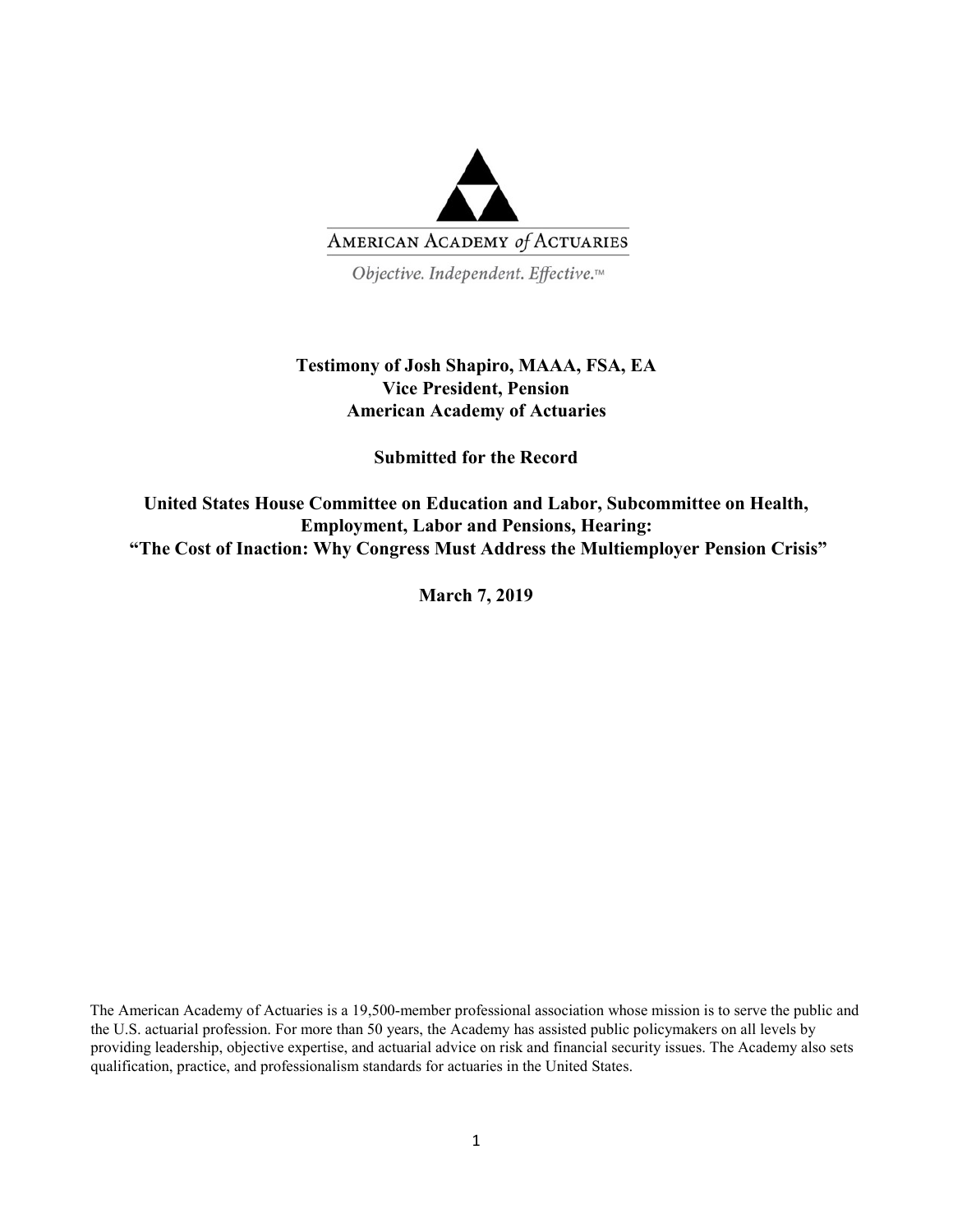Distinguished Members of the Subcommittee:

On behalf of the Pension Practice Council of the American Academy of Actuaries, I am Josh Shapiro, vice president, pension at the Academy. I appreciate this opportunity to provide testimony to the United States House Committee on Education and Labor, Subcommittee on Health, Employment Labor, and Pensions. The Academy is a strictly nonpartisan, objective and independent professional association representing U.S. actuaries before public policymakers. As a member of the Academy, I am also bound by its qualification standards, its Code of Professional Conduct, and the actuarial standards of practice.

The Academy's Pension Practice Council and Multiemployer Plans Committee have spent a considerable amount of time in recent years studying the general financial condition of multiemployer plans. In the past year, we have participated in numerous meetings and discussions with congressional staff as they have sought to find potential ways to address the challenges facing the multiemployer pension system. My testimony will provide information regarding how multiemployer plans operate and their current funding outlook.

## **Introduction**

The multiemployer pension system covers more than 10 million participants from a wide range of collectively bargained employers. Of these participants, roughly 4 million are currently employed by the companies that sponsor the plans, and 6 million are either retired and are receiving benefits or are no longer working for the plan sponsors.

The industries in which multiemployer plans are common tend to have certain characteristics. Many of these industries include a large number of small businesses that could not readily sponsor retirement plans on their own. They are often characterized by a high degree of employee mobility from one employer to another. If each of these employers sponsored a separate retirement plan, workers might never have enough service in any plan to earn a meaningful retirement benefit. These industries also often include many lower-wage workers with correspondingly small benefit levels, where the economies of scale created by multiemployer plans help make the benefits cost-efficient.

While the majority of multiemployer plans are not currently in financial distress, a significant minority of plans are severely underfunded and are unable to recover. In its 2017 Projections Report, the Pension Benefit Guaranty Corporation (PBGC) reported that approximately 130 multiemployer plans covering over 1.3 million participants have determined that they expect to be insolvent within the coming 20 years.

The PBGC is a government-sponsored organization that backstops private-sector pension plans in the event that they are unable to pay the benefits that participants have earned. PBGC guarantees benefits through its insurance program for single-employer plans and its program for multiemployer plans, each of which has separate premium amounts, benefit guarantees, and procedures for insolvent plans. PBGC's Multiemployer Program typically does not cover participants' entire benefit amounts, and the maximum amount that is guaranteed for a participant with 30 years of service is approximately \$1,100 per month. Participants in insolvent plans that receive financial assistance often lose a large portion of their benefits due to the limitations on the PBGC guarantee.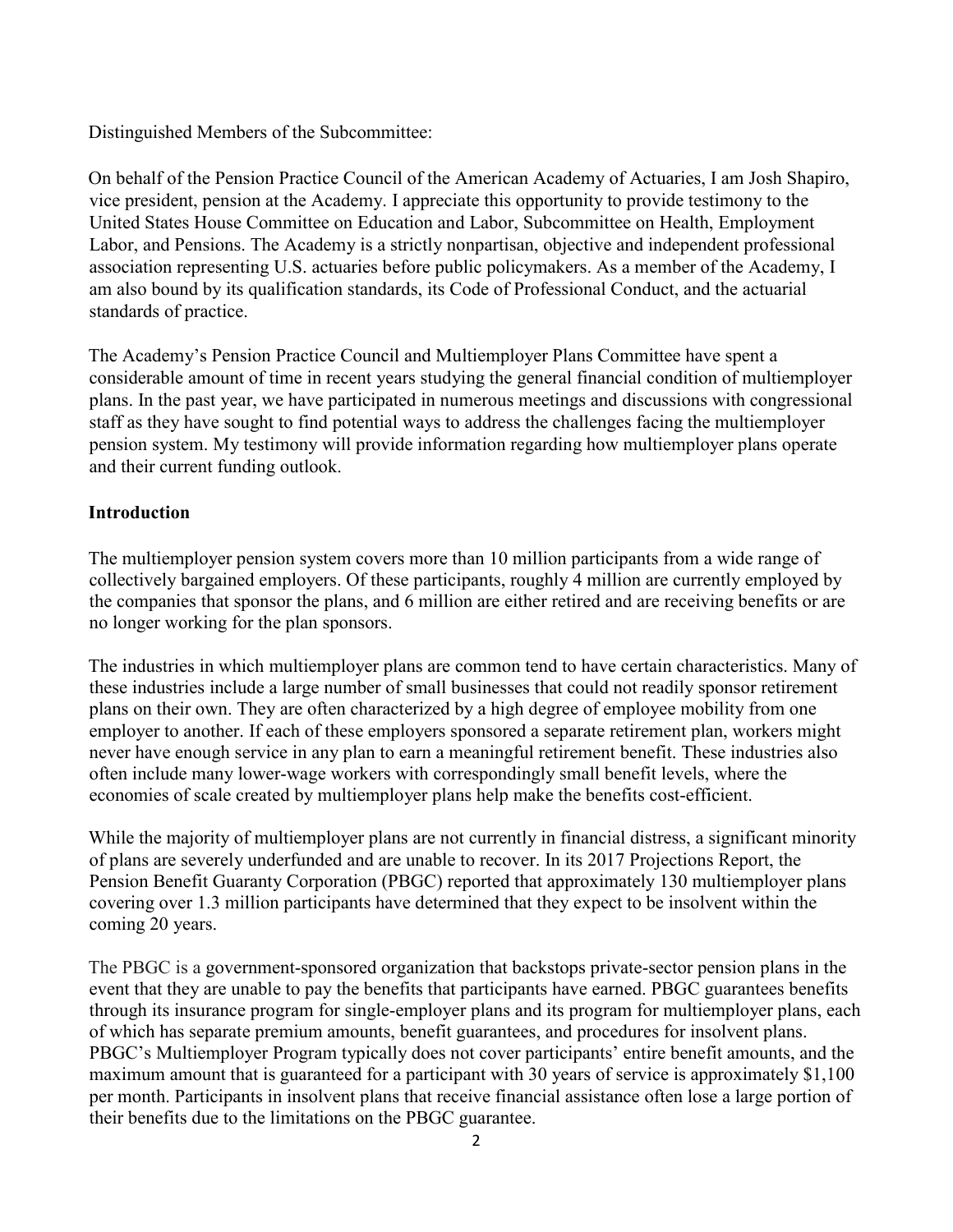The 2017 PBGC Projections Report also concluded that the PBGC's Multiemployer Program has a 99 percent likelihood of being insolvent itself by the end of 2026. Because the PBGC receives all of its funding from premiums paid by plans and is not supported by general revenues, if the multiemployer insurance programs runs out of resources, the guarantee would decline to what it could afford on a payas-you-go basis out of annual premium receipts. In this situation, participants in insolvent multiemployer plans could see their benefits cut by 90 percent or more. Participants affected by benefit reductions of this magnitude might need to rely on social safety net programs.

# **Multiemployer Plan Basics**

Within U.S. retirement systems, the universe of employer-sponsored plans is generally divided into defined benefit plans and defined contribution plans. A defined benefit plan spells out the retirement benefits that participants have earned, and it is up to the plan sponsor to fund those benefits. A defined contribution plan spells out the contributions that the plan sponsor must pay, and it is up to the participants to figure out how to convert their account balances into retirement income.

In a defined contribution plan, participants must choose how fast to draw down their account balances after they retire. If they draw the money too quickly, they may outlive their savings and face financial challenges in old age. On the other hand, some retirees could be so concerned about exhausting their savings that they are unwilling to spend any of their retirement account funds. These decisions are difficult because nobody is able to predict how long their time in retirements will last. Defined benefit plans address this problem through what is known as "longevity risk pooling." Because the plans pay benefits to a large group of retirees out of a single asset base, they can budget over the average retirement period among all retirees, which is far more predictable than the retirement period for an individual retiree. Research<sup>[1](#page-2-0)</sup> in 2017 concluded that a pooled approach to providing retirement income costs between 15 percent and 25 percent less than an individual approach.

A multiemployer plan is sponsored by two or more employers that are obligated to contribute to the plan pursuant to collective bargaining agreements. These plans can be local, regional, or national in scope. A multiemployer retirement plan can be a defined benefit or defined contribution plan. In contrast with single-employer plans, in the multiemployer plan system defined benefit plans provide the majority of the benefits, with defined contribution plans typically providing smaller supplemental benefits. This testimony exclusively addresses multiemployer defined benefit plans.

Defined benefit pension plans typically provide employees with annuities that begin when they retire and continue for the remainder of their lifetimes. Some defined benefit plans offer participants the option of receiving their benefits as lump sum payments instead of annuities, although this option is rare among multiemployer plans. Multiemployer plans most commonly calculate benefits by multiplying the number of years of service a participant has worked by a fixed dollar amount. For example, if a plan has a \$50 per month benefit level, and a participant works for 30 years, he or she would be entitled to a pension benefit of \$1,500 per month.

The PBGC's 2016 Pension Insurance Data Book shows that the construction industry has the largest number of multiemployer plans, with over 35 percent of the participants in the multiemployer system

<span id="page-2-0"></span><sup>&</sup>lt;sup>1</sup> Longevity Risk Pooling: Opportunities to Increase Retirement Security published by the Society of Actuaries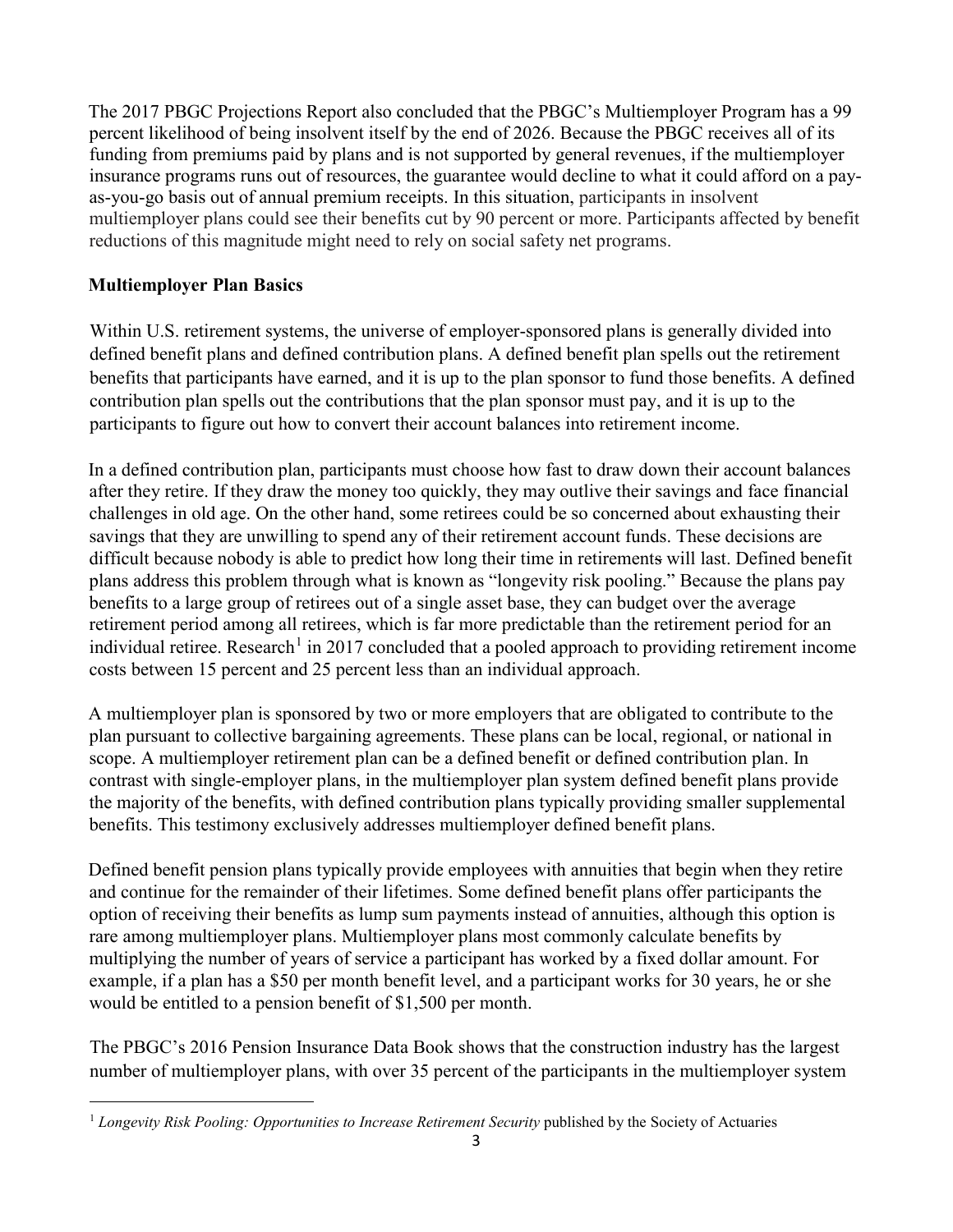working in that industry. Roughly 20 percent of multiemployer plan participants work in the service industry, which consists of the administrative support, health care and social assistance, and accommodation and food service sectors. Other significant industries include transportation (about 15 percent of all participants), manufacturing (about 10 percent), and retail trade (about 15 percent).

Contribution rates to multiemployer pension plans are established by the collective bargaining process. Rates are most commonly expressed as a dollar amount per hour worked, but in some cases could be based on days or weeks worked, or as a percentage of employee wages. A plan is obligated to pay premiums to the PBGC to support its insurance guarantee. For 2019, the PBGC premium rate for multiemployer plans is \$29 per participant. Multiemployer plan assets are held in qualified trusts, and the plan trustees retain investment professionals to assist with the management of the assets. The plan assets are typically invested in highly diversified portfolios that include both traditional equities and bonds, with many plans also investing in real estate, private equities, hedge funds, and international securities.

Multiemployer pension plans are governed by joint boards of trustees, consisting of equal numbers of employer and employee representatives. The trustees are held to a fiduciary standard of care, which means that they must make decisions for the sole and exclusive benefit of the participants and beneficiaries in the plan. In most cases, the board of trustees has sole authority to determine the plan design and the level of benefits, but in some cases collective bargaining agreements can describe the plan design and benefits.

### **Multiemployer Funding Rules**

Multiemployer plans are subject to minimum funding rules under the Employee Retirement Income Security Act of 1974 (ERISA). In general, the contributions that employers pay into to a multiemployer plan each year must be sufficient (a) to pay for the new benefits that active participants will earn in that year, and (b) to fund any unfunded past liabilities over a period of 15 years.

The amounts that employers contribute to a plan each year is equal to the contribution rate that was negotiated during the collective bargaining process, multiplied by the level of employment. For example, if the negotiated pension contribution rate is \$5.00 per hour and an employer has ten employees who each work 2,000 hours of covered employment in a year, that company would contribute \$100,000 to the plan for that year (\$10,000 for each of the ten employees).

If the contributions into a defined benefit plan fall short of the ERISA minimum funding amount, the employer or employers sponsoring the plan are obligated to make up the shortfall, and they could be subject to excise tax penalties. In the multiemployer context, the ERISA minimum contribution can have a significant impact on collective bargaining, as the employers need to be sure that the contributions are sufficient to satisfy the minimum funding amount in order to ensure that they are not subject to excise taxes. When underfunding develops in a multiemployer pension plan, it can necessitate an increase the negotiated pension contribution rate. This increase could increase the employer's labor costs, it might reduce employee wages by causing a larger portion of the wage package to be devoted to the pension plan, or a combination of the two.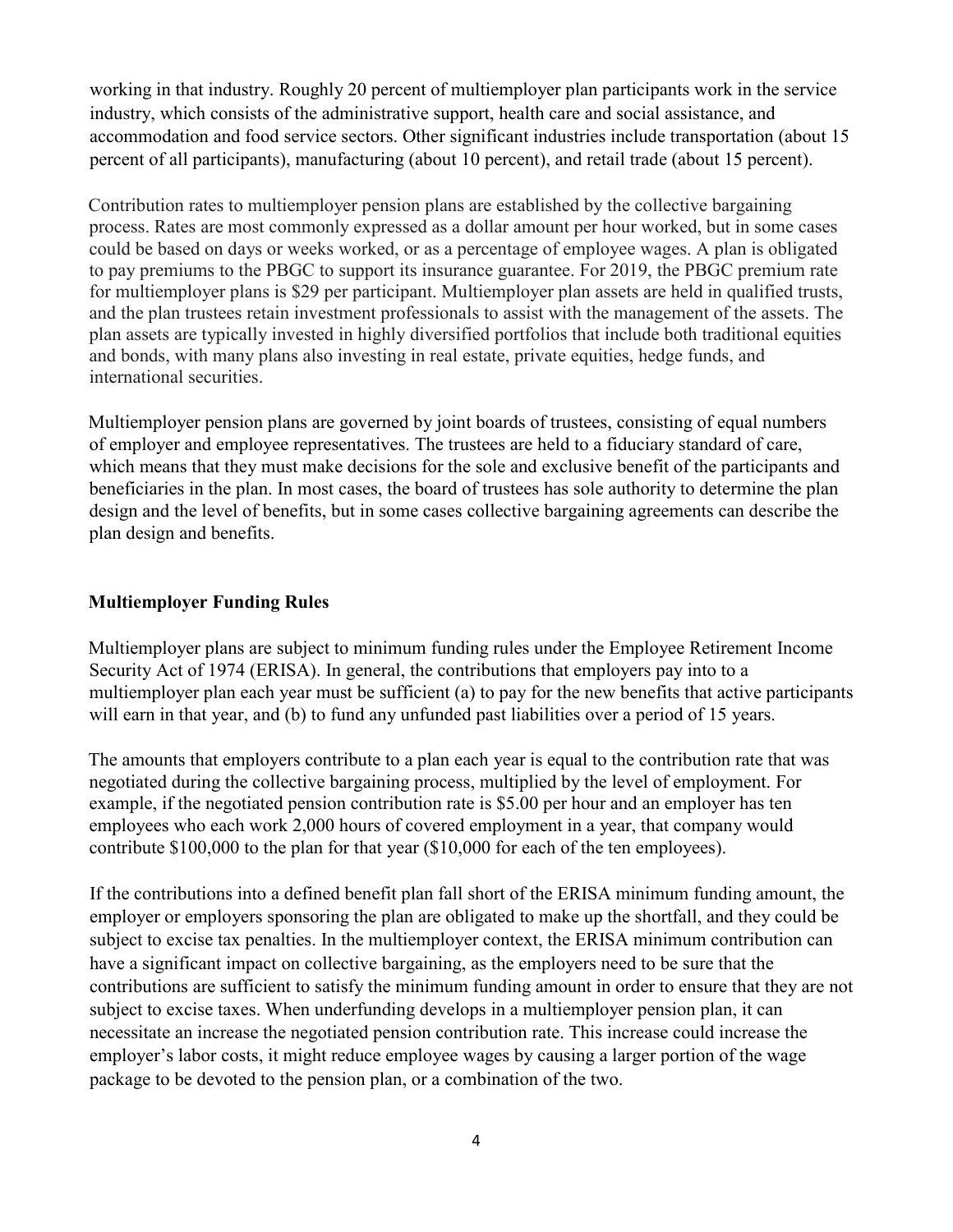In some instances, the contribution rate necessary to satisfy the ERISA minimum funding requirement can increase dramatically over a short period of time. Sudden and extraordinary increases in the contribution rates might drive the contributing employers into bankruptcy, or the employers might choose to withdraw from the plans to avoid paying the higher rates. The employees might also support a withdrawal from the plan if they become concerned that an unreasonably large portion of their total wage packages are being diverted to support the pension plan, or because they realize that the bankruptcy of the company would cause them to be unemployed. Withdrawing from an underfunded multiemployer plan typically results in a withdrawal liability assessment for the employer. An employer that is concerned that the cost of contributing to a plan will continue to increase in the future might decide to withdraw now and pay the withdrawal liability bill, rather than be subject to the ongoing risk of higher contribution requirements.

The Pension Protection Act of 2006 (PPA) introduced several new features to ERISA's multiemployer funding rules. It created the designation of an "endangered" plan, which is essentially an early warning program for plans that may have difficulty satisfying their funding requirements in future years. Such plans are subject to additional funding standards and are required to adopt a "funding improvement plan" that describes how they intend to improve their funding levels through employer contribution rate increases, reductions in future benefit accruals, or a combination of both.

PPA also introduced the designation of "critical status" plans, which are generally plans that have failed to satisfy their minimum funding requirements or are in imminent danger of doing so. These plans are required to adopt a "rehabilitation plan" that describes how they intend to emerge from critical status over time. While the rehabilitation plan is being developed, a contribution rate surcharge is imposed on employers, which is removed once the plan is finalized and they agree to a contribution rate that complies with the terms of the rehabilitation plan. Importantly, as long as these plans adopt and follow a valid rehabilitation plan, the employers are exempt from excise taxes, even if the ERISA minimum funding requirement is not satisfied.

In addition to increasing employer contribution rates and reducing future benefit accruals, critical status plans also have the ability to reduce or eliminate certain ancillary benefits. These "adjustable benefits" would otherwise be subject to ERISA's anti-cutback protections. Most significantly, these plans can reduce or eliminate any subsidized early retirement benefits that have been earned by participants who are not yet in payment status. These plans are unable to make any cuts to participants' accrued benefits payable at their normal retirement ages, and they are generally unable to make any cuts to benefits for participants who are in payment status.

As discussed previously, dramatic increases in contribution rates could cause employers to go out of business or to withdraw from the plans. As a result, very large increases in the required contribution rates can become counterproductive to the health of a plan when few if any employers would actually be willing and able to pay those rates. PPA contains a provision that recognizes this reality. If the trustees of a plan conclude that a rehabilitation plan has exhausted all reasonable measures for improving the funding strength of a plan, and any further measures would not improve the funding level of the plan, then the contributing employers are protected from the excise tax penalties as long as they continue to follow the rehabilitation plan. This excise tax protection remains in effect even when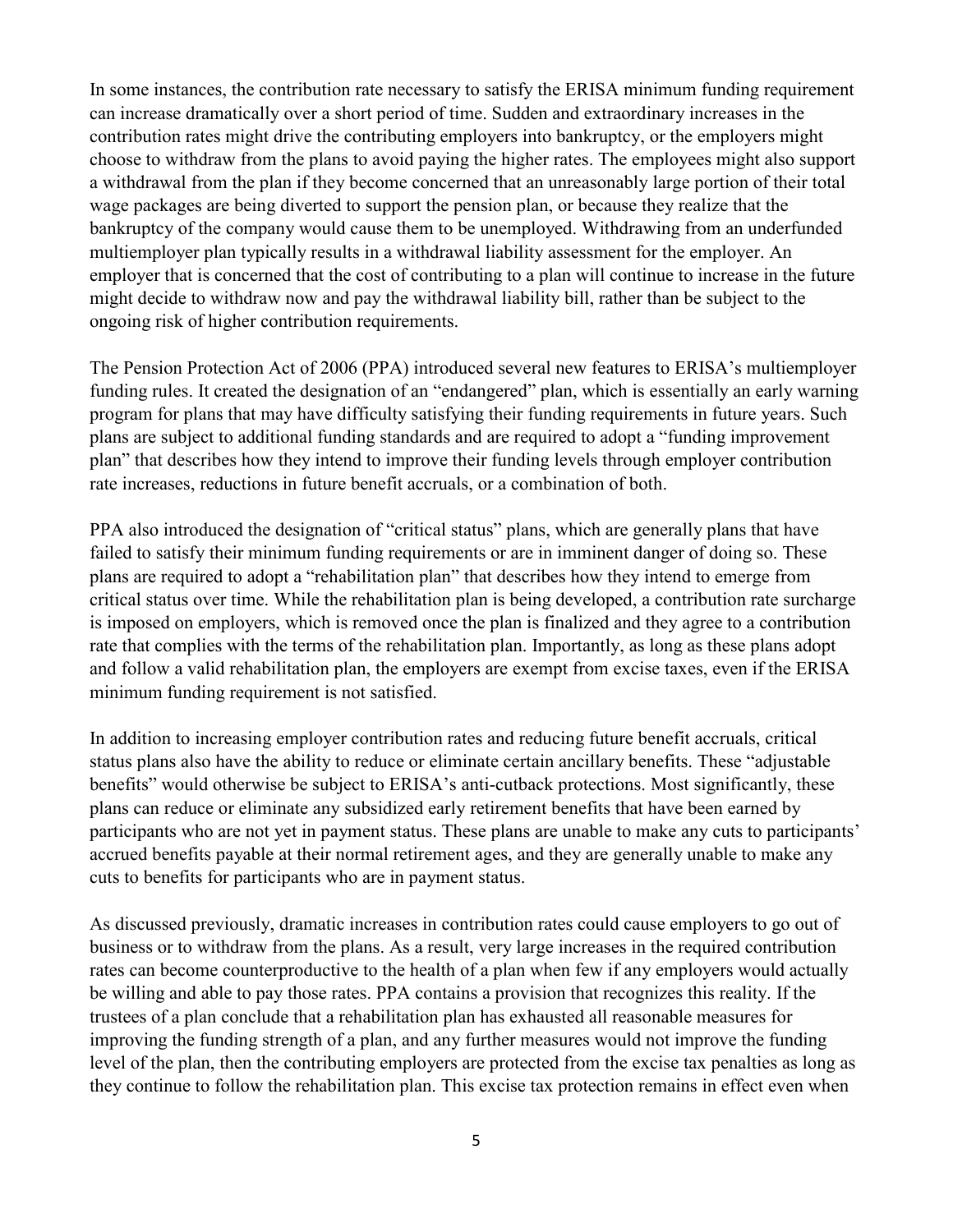it is clear that the contributions will remain below the minimum levels otherwise required by ERISA and that the funding level of the plan is not expected to improve.

The Multiemployer Pension Reform Act of 2014 (MPRA) added an additional status category called "critical and declining" status. In order to be classified as critical and declining, a multiemployer plan generally must be projected to fully exhaust its assets within 20 years. Subject to a variety of constraints, a plan in this status has the ability to reduce benefits that participants have already earned, including participants who are retired and receiving their benefits. No benefit can be reduced below 110 percent of the amount guaranteed by the PBGC, and disabled participants and participants over age 80 must be excluded from the reductions (with phased-in protection for participants age 75 and older). The reductions must be projected to be sufficient to prevent the insolvency of the plan, while not materially exceeding the level that is needed to prevent insolvency. Plans seeking to use this provision must apply to the Treasury Department for approval, and there must be a participant vote in which a majority of the plan participants can override the decision to reduce benefits.

### **Withdrawal Liability**

There are a variety of circumstances that can cause an employer to cease contributing to a multiemployer pension plan. Once an employer ceases contributing, its employees will no longer earn any new benefits in the plan, but the plan will remain obligated to pay employees the benefits that they earned prior to the withdrawal.

Employers contribute to these plans pursuant to collective bargaining agreements, and at any time the company and the union could amend the agreements to permanently cease the obligation to contribute. This situation is commonly referred to employers "bargaining out" of the plans. Companies can also decide to no longer employ unionized workers, which would result in no further contributions being paid into a plan. Companies might stop contributing because they become insolvent and go through a liquidation process, or in the case of small businesses, because the owners simply decide to retire. In some circumstances a withdrawal could also occur because all or part of a company was purchased by a new owner, or because one or more lines of business were either terminated or sold.

If a multiemployer pension plan is less than fully funded when an employer withdraws, in accordance with the requirements of ERISA, the plan will typically assess the company withdrawal liability. While the calculations can be complex, withdrawal liability represents the withdrawing employer's share of the unfunded liabilities in the plan. As a simple example, consider a plan that has \$5 million dollars of unfunded liability, and ten contributing employers, each of which has an equal number of covered employees in the plan. If one of those employers were to withdraw, it would be assessed one-tenth of the unfunded liabilities of the plan, or \$500,000. Note that the withdrawal liability calculation is generally the same regardless of the reason the employer withdrew from the plan.

The ERISA withdrawal liability rules do not require that companies satisfy their withdrawal liability assessments with a single payment immediately after withdrawing. Instead, companies may pay their withdrawal liability assessments according to a payment schedule that can last for many years. The calculation of the amount that must be paid each year is prescribed by law, and the annual payment is typically comparable to the amount that the employer was contributing to the plan prior to the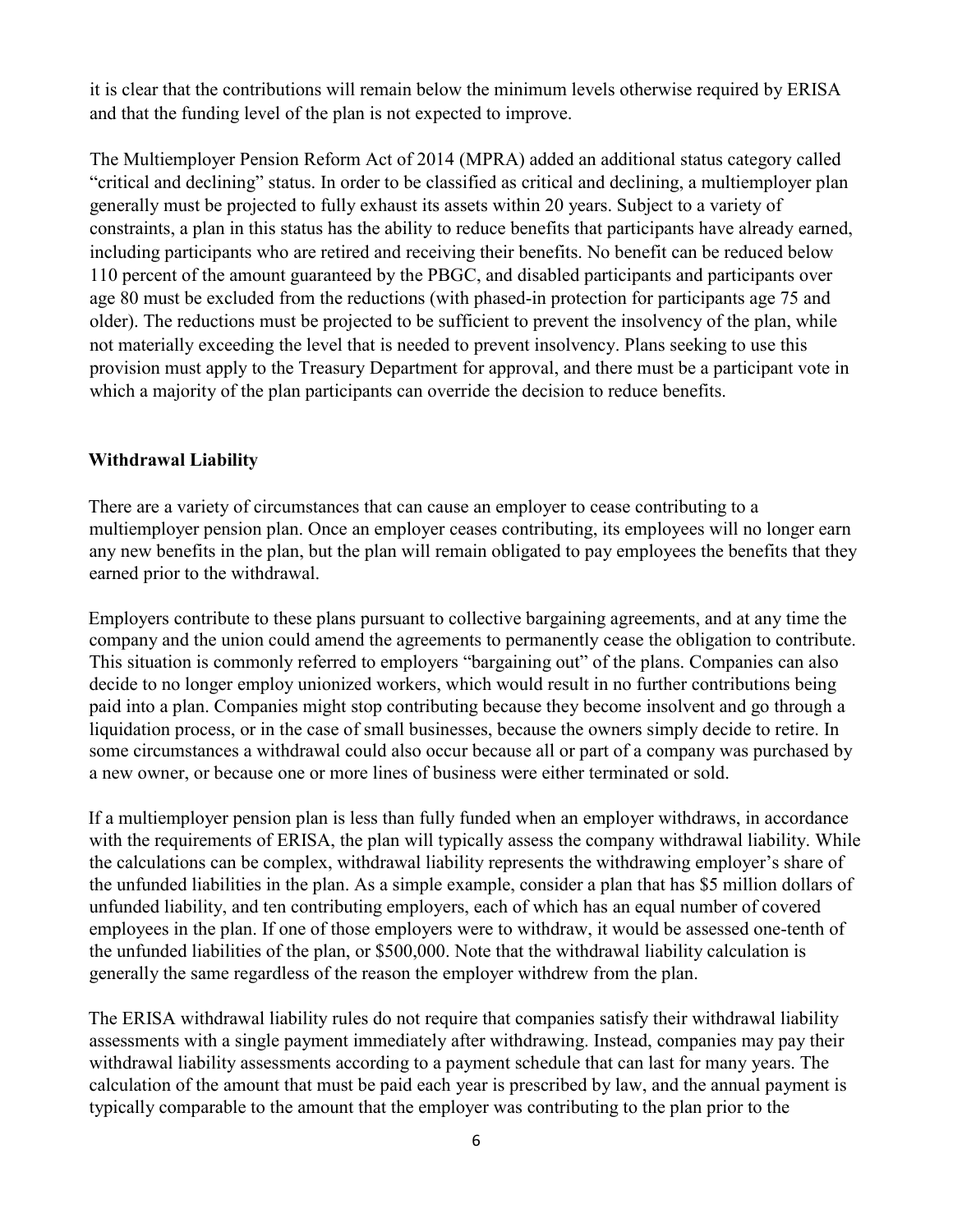withdrawal. The payment schedule continues until the employer has fully paid off the withdrawal liability assessment, subject to a 20-year limit. Withdrawal liability payments generally cease after 20 years even if the employer has not fully paid off the assessment.

The 20-year cap can have a very significant impact on the amount that a withdrawn employer owes to a plan, and correspondingly on the amount that the plan is able to collect. In the previous example, an employer would have a withdrawal liability assessment of \$500,000. If the withdrawal liability payment amount is \$10,000 per year, and the effects of interest are ignored, then ERISA would only allow the plan to collect \$200,000 from the employer, even though its share of the unfunded liabilities is \$500,000.

Any withdrawal liability amounts not paid by a withdrawn employer are reallocated to the remaining employers. These unpaid amounts could be due to the impact of the 20-year payment cap, bankruptcies, or other factors. In many plans these uncollectible amounts can be significant, and some plans report only being able to collect a small portion of the liabilities that are allocated to withdrawing employers.

## **Insolvent Multiemployer Plans**

Historically, multiemployer plan funding has required periodic rebalancing. During periods of economic strength, plan assets produce investment gains. Plan trustees tend to increase benefit levels during these periods, while contribution rates stay relatively flat or increase only modestly. In more difficult economic times, contribution rates increase by larger amounts and the rate at which participants earn new benefits increases very little, or in some cases experience declines. These down periods occasionally place some stress on the contributing employers and participating employees, but only in very rare circumstances have those stresses been so great as to jeopardize the long-term survival of plans.

This situation began to change rapidly around the year 2000. The 1990s produced very large investment gains in the financial markets, which put many multiemployer plans into an overfunded position. Tax laws that made contributions to overfunded plans non-deductible to the employers, combined with a broad desire to share the investment gains with participants, caused many plans to significantly raise benefit levels over a short period of time. Subsequently, the first decade of the new century produced significant losses in the financial markets, which erased much of the investment gains that plans experienced in the prior decade. While a large portion of the investment gains ended up being temporary, the higher benefit levels that accompanied those investment gains were permanent, and plans quickly found themselves with very large funding deficits.

Nearly all multiemployer plans had to take some level of corrective action following the economic downturn that occurred between 2000 and 2010. Due to reductions in benefit accruals and increases in contribution rates, a large majority of plans have been able to weather the storm. But as discussed previously, there are currently around 130 multiemployer plans covering well over 1 million participants that are projected to fully exhaust their assets in the coming 20 years. The trustees of these plans have concluded that they have taken all reasonable measures to improve their funding levels and that there are no further actions they can take to prevent these insolvencies. Raising the contribution rates to the levels that are required to restore funding levels would drive the remaining contributing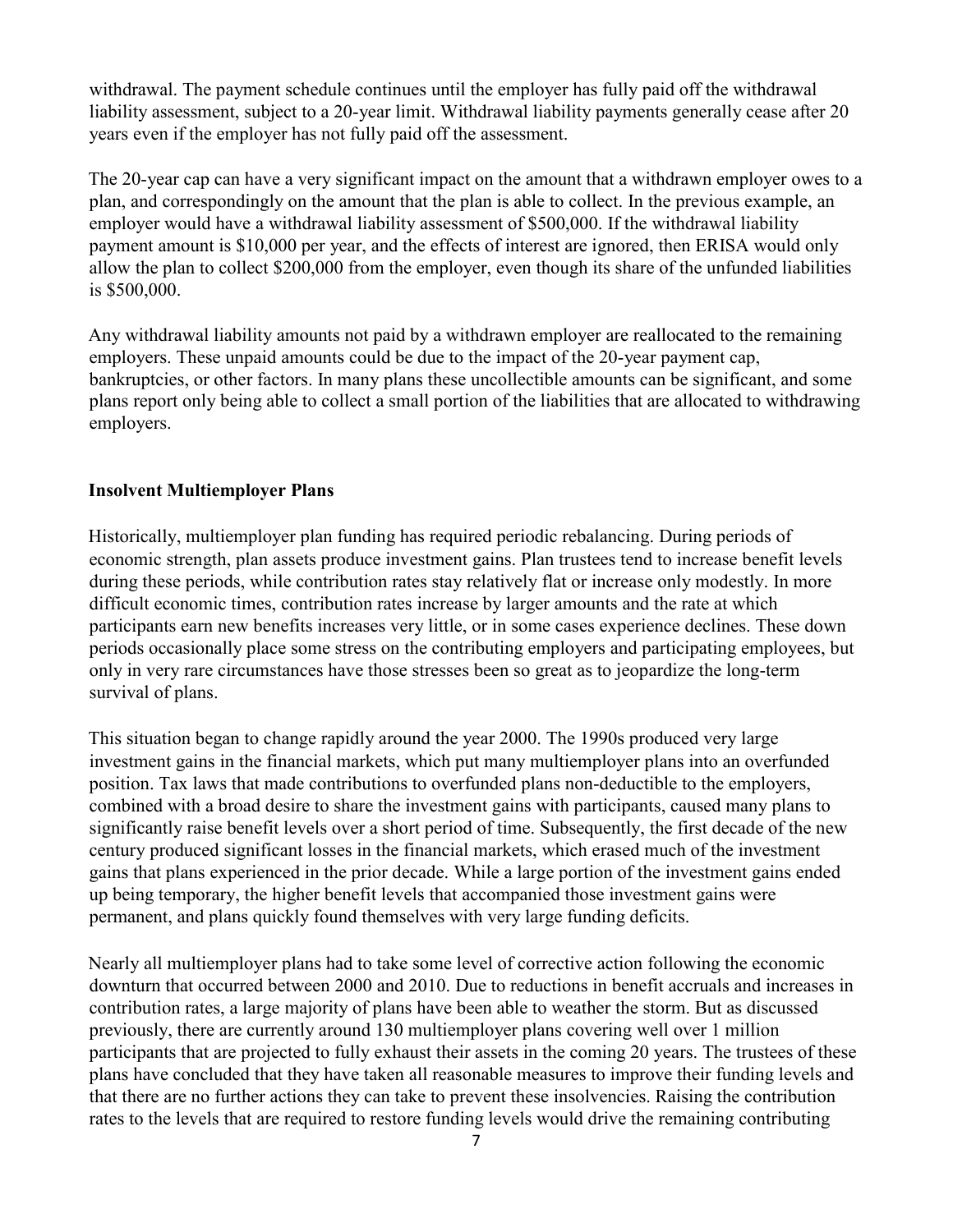employers into bankruptcy or into withdrawing from the plans. These plans are unable to recover from the effects of the recession.

The primary tools that multiemployer plans are able to use to improve their funding levels are increases in the contribution rates and decreases in the rate at which active participants accrue new benefits. These tools are most effective when a plan has a strong base of active participants and contributing employers, and become less effective as these populations become smaller. For example, consider a hypothetical plan that historically had 100 contributing employers, but due to economic and industrial shifts only five of those employers remain in the plan. If that plan experiences losses on its investments, it is possible that a modest increase in the contribution rate would have been sufficient to offset the losses if the cost had been spread across 100 employers. However, with only five employers remaining, a much larger increase in the contribution rate is necessary and it might be impossible for those companies to bear that burden.

The plans that are projected to be insolvent are highly correlated with plans that have experienced significant reductions in their employer and active employee populations. In most cases these plans did not experience greater losses on their investments than healthier plans, nor did they adopt larger benefit increases during the years of strong performance. Rather, the erosion of their contribution bases has made them incapable of implementing measures that are sufficient to recover. The trustees generally have no ability to influence the number of employers that contribute to a plan, so they could not have prevented the workforce declines and are unable to bring more employers into a plan.

It is important to understand that a declining population of contributing employers and active employees does not mean that a multiemployer plan is destined to fail. It means that the plan has less ability to withstand adverse experience than plans with more favorable demographics, which could be a consideration when the trustees are developing their investment and funding policies.

## **Factors Contributing to Funding Shortfalls**

While each multiemployer plan has a unique set of circumstances, there are certain factors that have generally contributed to the current funding shortfalls.

- Significant losses that were experienced on plan assets in the first decade of the twenty-first century
- Benefit improvements that were adopted in response to the investment gains of the 1990s
- Maturing of pension plans as retiree populations become a larger component of liabilities
- Shifts in the industries supporting multiemployer pension plans

#### Investment Losses

Plan trustees typically invest assets in diversified portfolios that are intended to produce strong investment returns over a long-term time horizon. However, these portfolios have the potential to produce gains or losses, particularly over short time periods. For example, nearly all plans invest in equity securities issued by large corporations. The standard benchmark for the performance of these investments is the Standard and Poor's (S&P) 500 Index, which experienced a return of approximately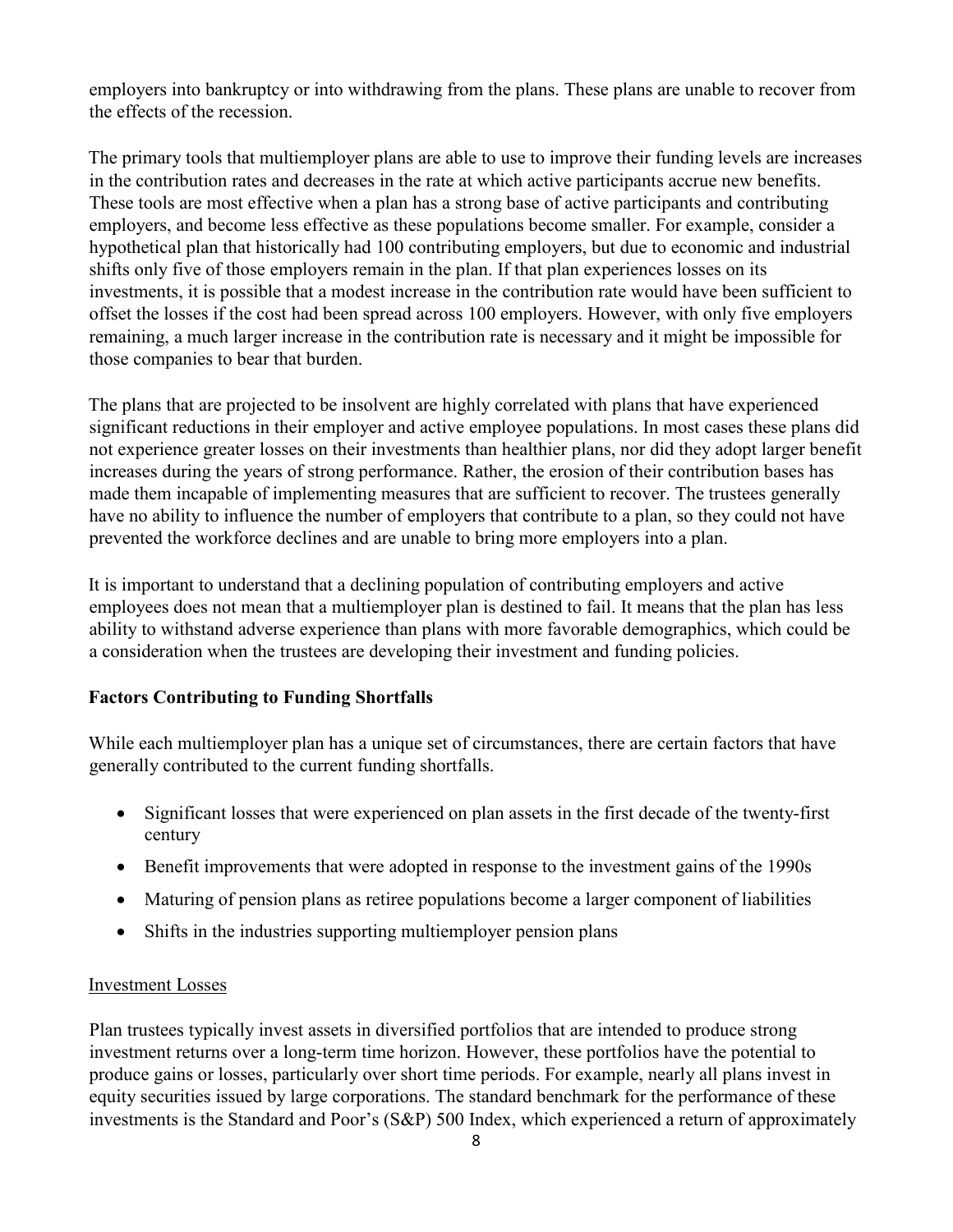negative 37 percent in 2008. Measured on this basis, 2008 was the single worst year for stock market returns since 1931. Since plans invest in many assets classes in addition to corporate stocks, they were partially insulated from this collapse, but the average multiemployer plan still lost 23% of its assets in 2008. For the decade from 2000 to 2010, the average annual return on the S&P 500 index was negative one percent, which is roughly the same as the return experienced during the Great Depression. This highly adverse investment experience substantially reduced the funding levels of multiemployer plans, and was a major source of the financial distress that threatens the survival of many plans.

It is also important to understand that the average return on the S&P 500 Index for the 30-year period that ends with (and includes) 2008 was 10.9 percent. While the short-term returns at the end of this period were negative, over a longer period the experience was positive. To a large extent, the benefits that have been jeopardized by poor asset performance were only available in the first place due to past investment gains. While the investment in diversified asset portfolios has done more to raise benefit levels than it has to lower them, it has also caused benefits that were previously viewed as secure to now be exposed to the possibility of reduction.

#### **Benefit Improvements**

The funding requirements for multiemployer plans are based in part on the expected rate of return on plan assets. The rates of return earned on diversified asset portfolios can vary considerably from year to year, and the expected rate of return is intended to represent the average return over a period of many years. In order for this approach to produce stable funding costs, investment gains need to be available to offset investment losses.

When multiemployer plans experienced exceptionally large investment gains, as occurred during the late 1990s, many plans became overfunded. Due to both regulatory constraints that made contributions to overfunded plans non-deductible to employers, and a belief that it was appropriate to spend the overfunding on higher benefit levels, a large portion of these investment gains were converted into benefit increases and therefore were not available to offset the significant investment losses that occurred in the subsequent decade.

Tax deductibility is a particularly important issue in the multiemployer system, since contributions that are negotiated in collective bargaining agreements (which often extend for three or more years), must be paid to the plan regardless of whether the plan has a funding shortfall. This situation differs from single-employer plans, where plan sponsors could simply take a contribution holiday in response to overfunding. Contribution holidays are generally not practical for multiemployer plan sponsors, so it was necessary for plans to take steps to take steps to preserve the deductibility of the contributions. Note that the tax deduction limits for multiemployer plans were raised in 2003 so that in the future, if plans become overfunded there will not be the same pressure to raise benefit levels that occurred in the 1990s.

#### **Maturing of Pension Plans**

A pension plan is considered to be "mature" when a large portion of its liabilities are attributable to participants in payment status, and a smaller portion is attributable to active participants who are working and earning new benefits. Pension plans tend to become more mature gradually over time as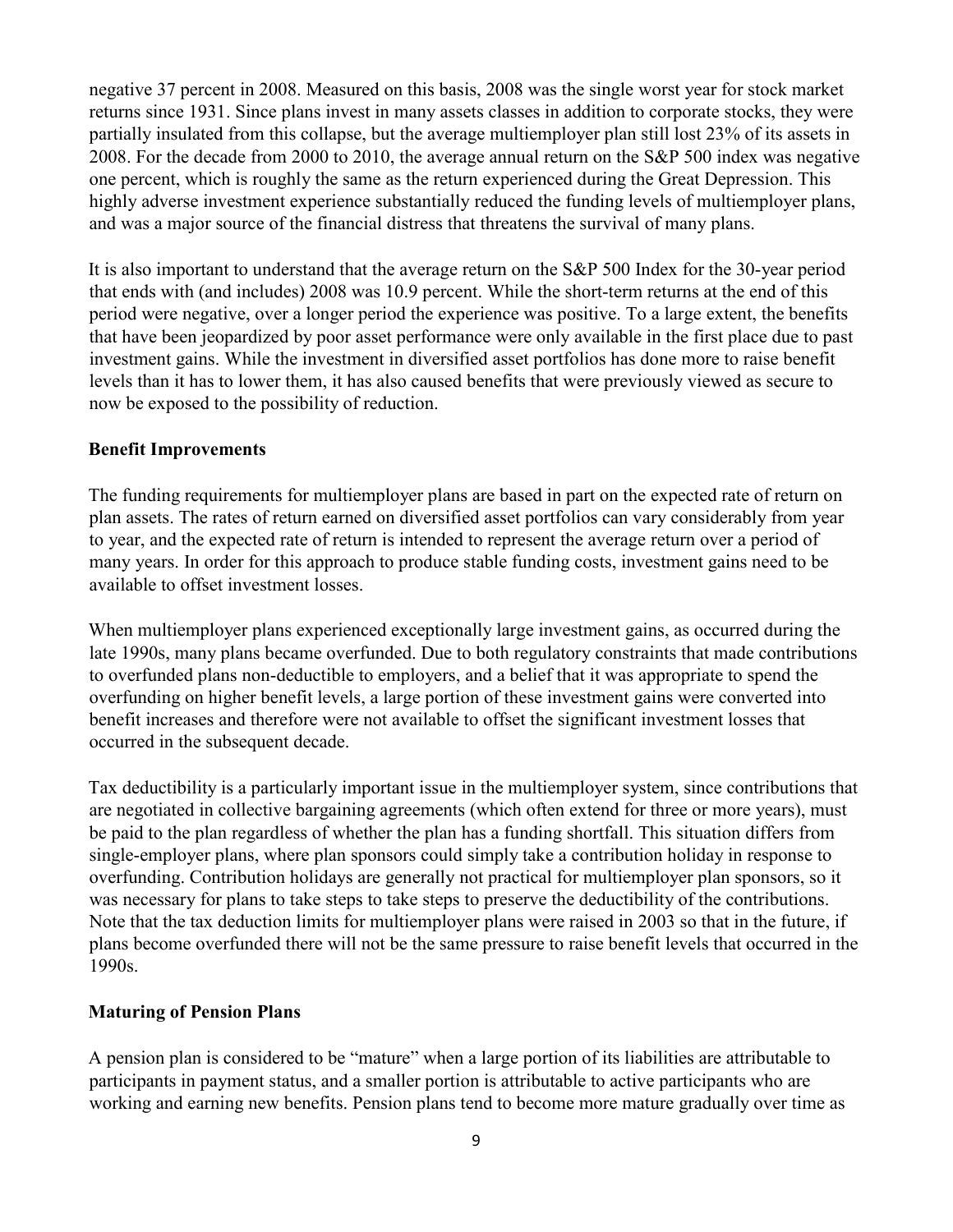workers transition from active status to retired status. Plan maturity has a significant impact on cash flows. Plans with relatively large populations of active participants tend to receive large amounts of employer contributions, while paying smaller amounts of participant benefits and experiencing smaller investment returns. However, in more mature plans this situation is reversed, with small amounts of employer contributions in comparison to the investment returns and benefit payments.

As a plan matures, investment earnings become a larger component of its cash flows, which makes the financial position of the plan more sensitive to investment experience. Further, when participant benefit payments exceed the employer contributions it becomes more difficult for plans to recover from investment losses, as subsequent investment gains are earned on a smaller base of assets. Lastly, the measures available to trustees to improve funding levels (i.e. contribution rate increases and decreases in the accrual of future benefits) are generally only effective with respect to active participants. For these reasons, significant investment losses, such as those that occurred between 2000 and 2010, have a greater impact on more mature pension plans than on less mature plans.

### **Shifts in Industries Supporting Plans**

While the gradual maturing of multiemployer plans occurs naturally, in some cases this process has been accelerated by specific circumstances. One example is the trucking industry, where deregulation combined with low barriers to entry caused a shift away from unionized employee populations. Technology improvements can also play a role, as in the graphic printing industry where workforces have shrunk due to the increased role of automation and computers. Some construction industry plans have matured significantly due to decreased economic activity in certain regions of the country. In industries that are characterized by a relatively small number of large employers, such as the retail food and bakery and confectionary industries, the bankruptcy of one or more employers has contributed to the maturing of multiemployer pension plans.

Because of these factors, some multiemployer plans have become substantially more mature than others have in recent years. The plans that are expected to become insolvent are highly correlated with the plans where special circumstances have contributed to unusually high degree of maturity. While most multiemployer plans have been able to absorb the asset losses that have occurred, the minority of plans that have exceptionally small populations of active employees lack the economic resources necessary to recover.

#### **Summary of Current System Challenges**

The multiemployer pension system consists of roughly 1,250 active plans that cover between 10 million and 11 million people. Data available from the Department of Labor shows that approximately 65 percent of multiemployer plans are not in any zone status (often referred to as the "green zone"), 10 percent are in endangered status, 15 percent are in critical status, and 10 percent are in critical and declining status. The plans in critical and declining status are eligible to apply for benefit reductions under MPRA, though not all plans are able to meet the criteria for approval. MPRA contains limits on the benefits that may be reduced, and for many plans the maximum reductions allowed under MPRA would be insufficient to eliminate the projected insolvency. Among the 15 percent of plans that are in critical status, some are projected to recover and emerge from critical status, while others have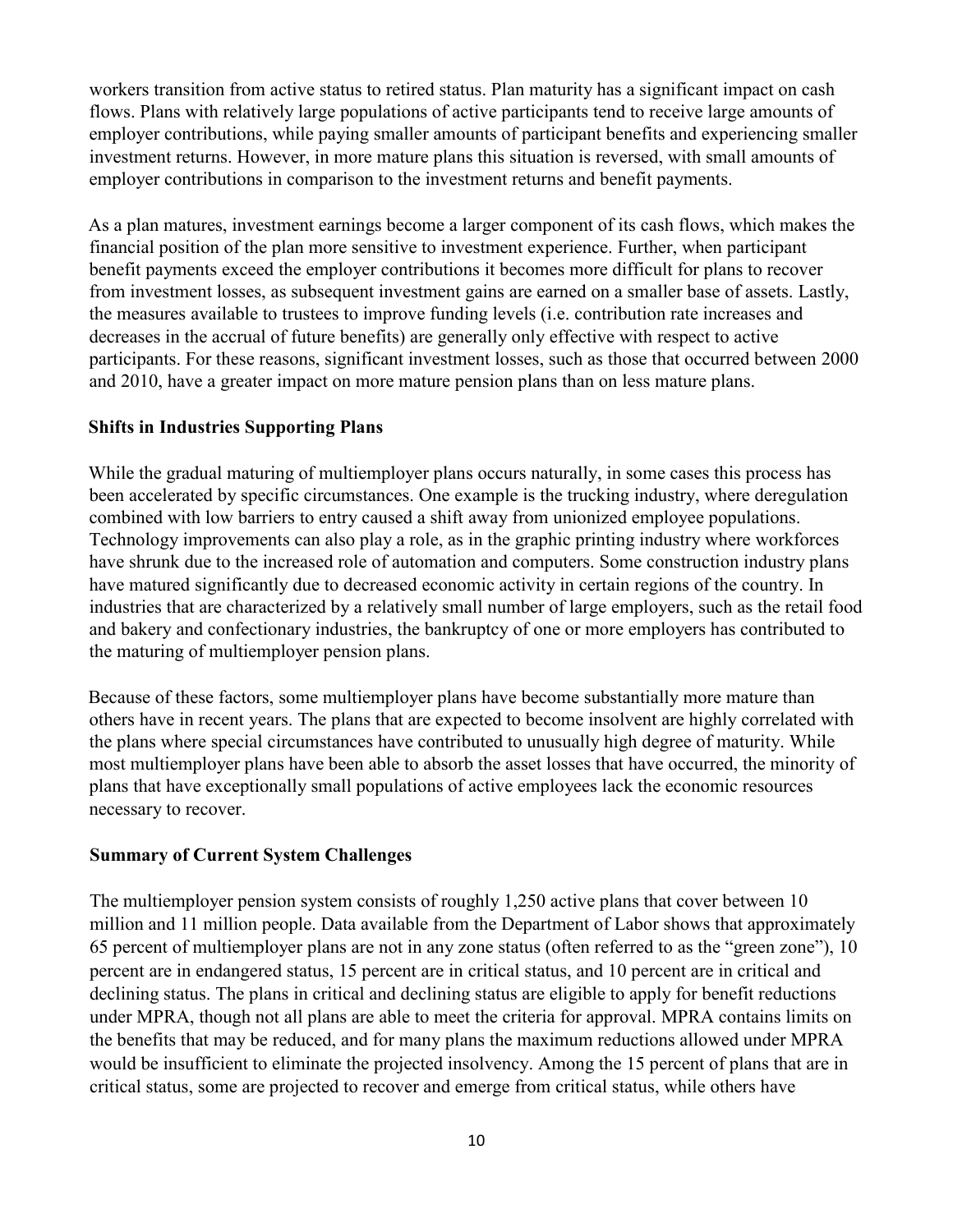exhausted all reasonable measures and do not expect to recover. Some in the latter category of these plans are likely to be certified in critical and declining status in the future.

Analysis prepared by the Society of Actuaries in 2016 found that between 2009 and 2013, the average contribution paid into multiemployer plans per active participant increased by an average of 11.4 percent per year. During this same period of time, the average normal cost per active participant, which is a measure of the benefits that participants are earning, remained essentially flat. The data suggest that employers and employees agreed to increase the average negotiated contribution rate by more than 50 percent over that four-year period, while the benefits that participants earned remained unchanged. These figures are for all multiemployer plans, and it is likely that among highly distressed plans, the average contribution rate increases were even greater and that the benefits earned by participants in those plans tended to decrease.

The trustees of the plans that are projected to be insolvent face a very difficult situation. Because, generally, their populations of active participants and employers have shrunk, the contribution rate increases and benefit accrual decreases that they have adopted have not been sufficient for recovery. The contribution rate increases needed to achieve recovery are so great that if they were imposed, the employers would be unable to remain in business or would choose to withdraw from the plans. For the plans that are unable to meet the criteria for benefit reductions under MPRA, they have no alternative other than to spend down their assets and wait for insolvency to occur.

Unlike a single-employer plan, a multiemployer plan that is projected to become insolvent continues to pay full benefits until the insolvency occurs. Then, when a multiemployer plan finally exhausts its assets and begins to receive PBGC assistance, all participant benefits are reduced to the PBGC guarantee level. A middle-income participant who participated in a multiemployer plan over his or her full career might have earned a pension of \$25,000 per year from the plan. The PBGC guarantee would cover approximately half of this pension (about \$12,800), meaning that the retiree would have a 50 percent benefit cut when the plan runs out of assets. Further, the PBGC Multiemployer Program lacks the resources needed to support even this guarantee level. When that program runs out of money which is projected to occur in less than ten years—benefits for affected retirees will be reduced to only pennies on the dollar.

#### **Summary**

The multiemployer pension system stands at a crossroads. These plans have allowed millions of American workers to retire with reliable lifetime income that most would have been unable to achieve had these plans not been there. But the system has proved to not be strong enough to withstand the combination of demographic trends, industrial shifts, and economic declines that have occurred in recent years. As a result, more than a million participants face the possibility of losing their retirement benefits, and thousands of businesses are in jeopardy.

Congress faces a dual challenge. Action is needed to address the looming crisis that will occur when both plans and the PBGC exhaust their resources and reach the point of insolvency. The multiemployer system also needs to be reformed so it can continue its invaluable mission of providing retirement income to people who need it, while also ensuring that the system does not fall into crisis again.